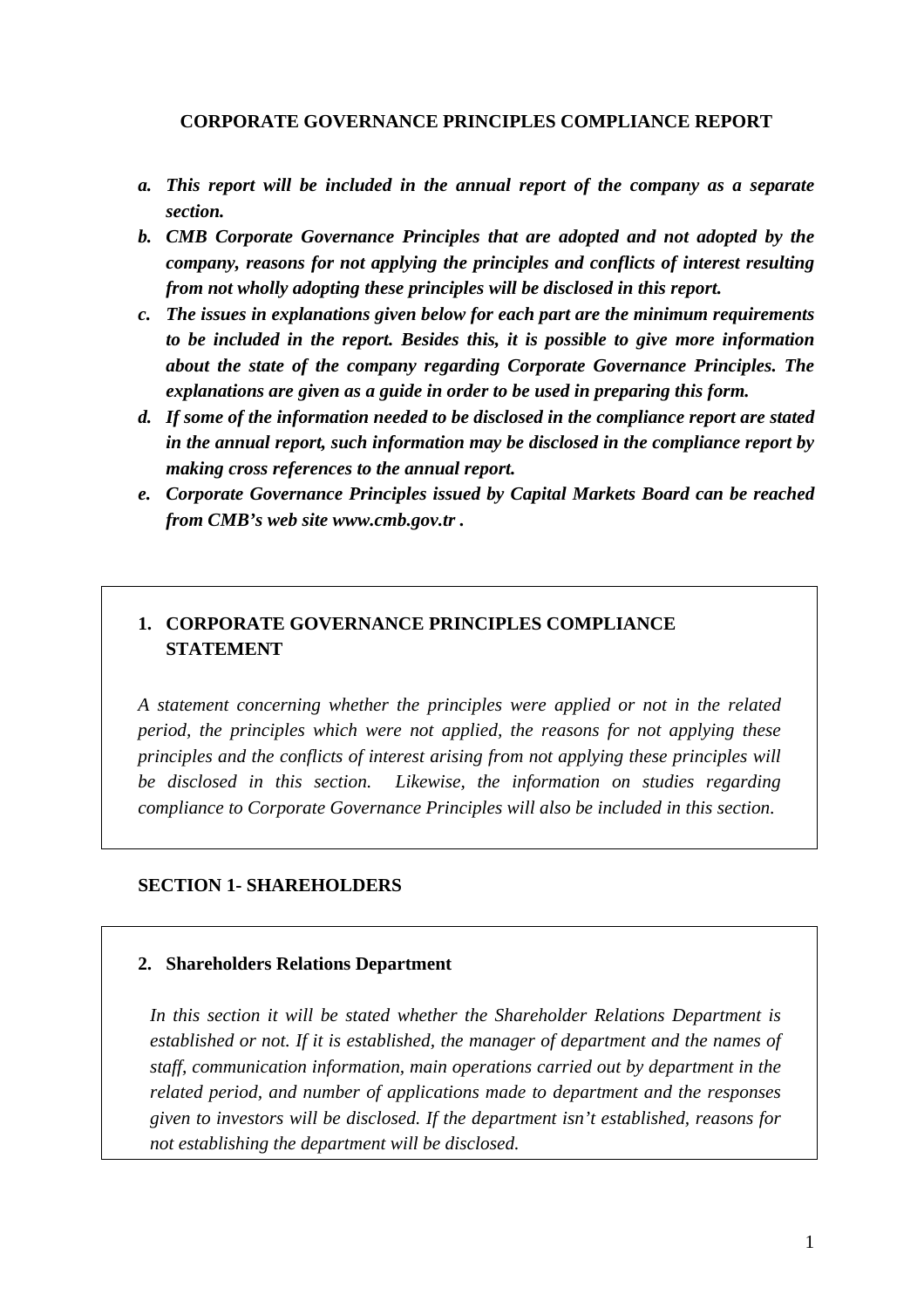### **3. The Use of Shareholders Rights to Obtain Information**

*In this section, there will be a brief information about number and content of information requested by shareholders from the company, also how the request of information of shareholders has been evaluated, how efficient electronic forms were used as a way of announcement about improvements which can affect exercising rights of shareholders, and how these improvements were announced to investors will be disclosed. Moreover; whether requesting to assign a special auditor is arranged as an individual right in the articles of association, whether there was a request for a special auditor and how this was it was concluded in the related period will be stated* 

## **4. Information on Shareholders' Meeting**

*In this section, shareholder meetings which took place in the related period, how the meeting was held in terms of participation (attendance quorum, whether stakeholders and media attended the meetings), how shareholders were invited to meetings, how much time has been anticipated for recording in share ledger of the company in order to ensure the attendance of shareholders who own registered shares to the meeting, the reason if such a time has been anticipated, where and what kind of information was made available to shareholders before shareholders meeting, whether shareholders used their rights to pose questions at the meeting, whether these questions were answered if the right was used, whether any proposals were made by shareholders, if made; in what way the proposals were concluded, whether there were any provisions in the articles of association allowing important decisions such as divestiture, sale, purchase or lease of assets to be made in the shareholders meeting only, the reason if there is no such provision in the articles of association, what has been done in order to ease the participation for meeting, where the minutes of shareholders meeting are kept ready for the shareholders, will be disclosed*.

## **5. Voting Rights and Minority Rights**

*In this section, the existence of any privileged rights on voting in company's articles of association, its explanation and a statement of how it was exercised, whether*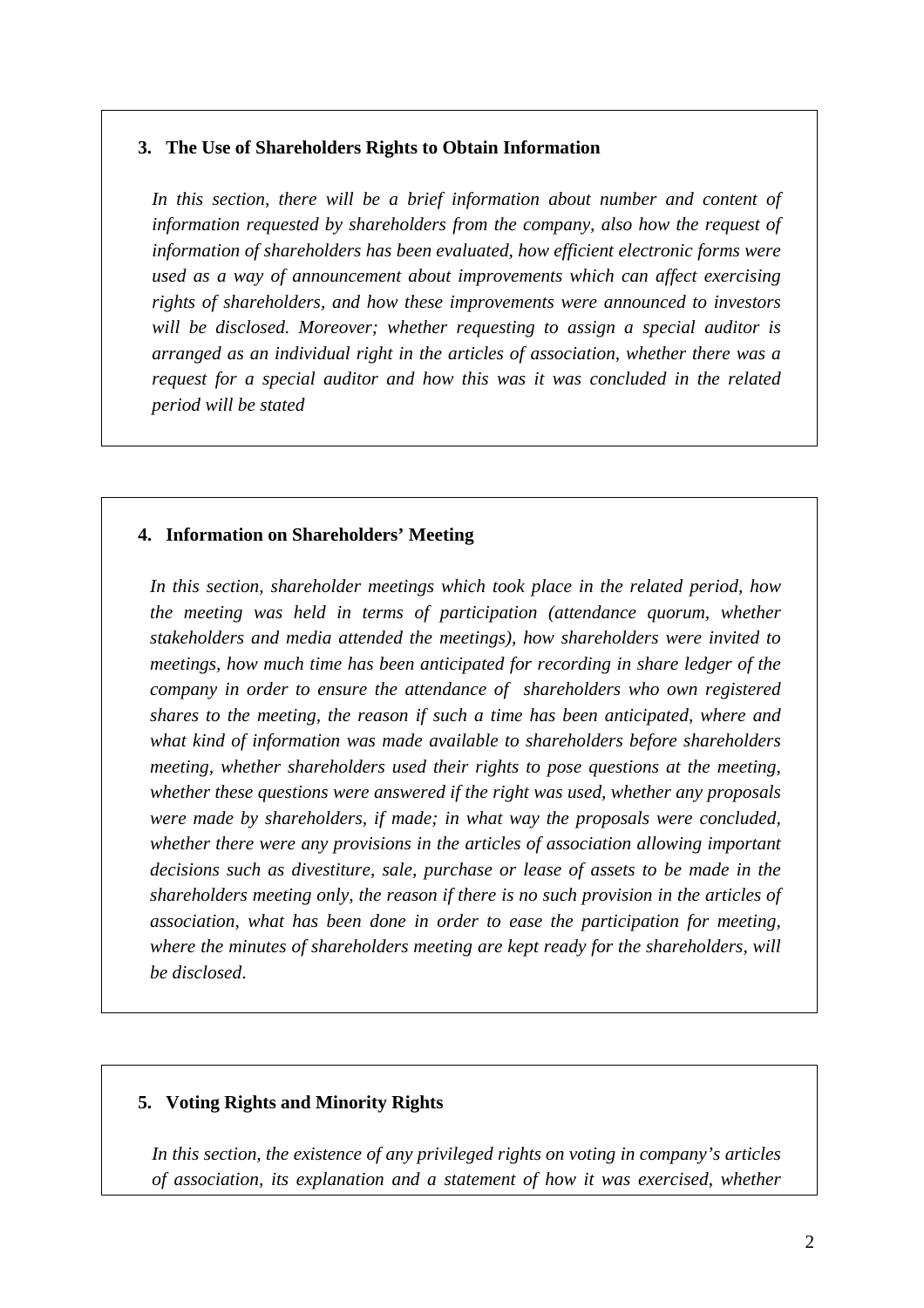*companies in mutual ownership on the condition that it leads to sovereignty have cast their votes in shareholders meeting, whether minority shares are represented in management and whether cumulative voting procedure is adopted by the company, will be disclosed.*

### **6. Dividend Policy and Deadline for Dividend Distribution**

*In this section, the existence of any privileged rights on distribution of dividends in company's articles of association, kind of privilege provided if available, the existence of any dividend policy made available to public, information on this policy and whether this information was disclosed in shareholders meeting, reason for not disclosing this information if appropriate, whether distribution of dividends have been realized within the period set by legislation, reason for not distributing dividends within the prescribed period and legal results encountered, will be disclosed*.

## **7. Transfer of Shares**

*In this section, the existence of any provisions which restrict transfer of shares, information and reasons for such provisions if available, will be disclosed.* 

## **SECTION 2-PUBLIC DISCLOSURE AND TRANSPARENCY**

## **8. Company Information Disclosure Policy**

*In this section, disclosure policy if determined by the company in accordance with Corporate Governance Policy, Section II, Article 1.2.2, reasons for not determining any disclosure policy or not disclosing the policy to the public if determined, will be disclosed. The names and duties of people responsible for implementation of disclosure policy will also be disclosed in this scope*.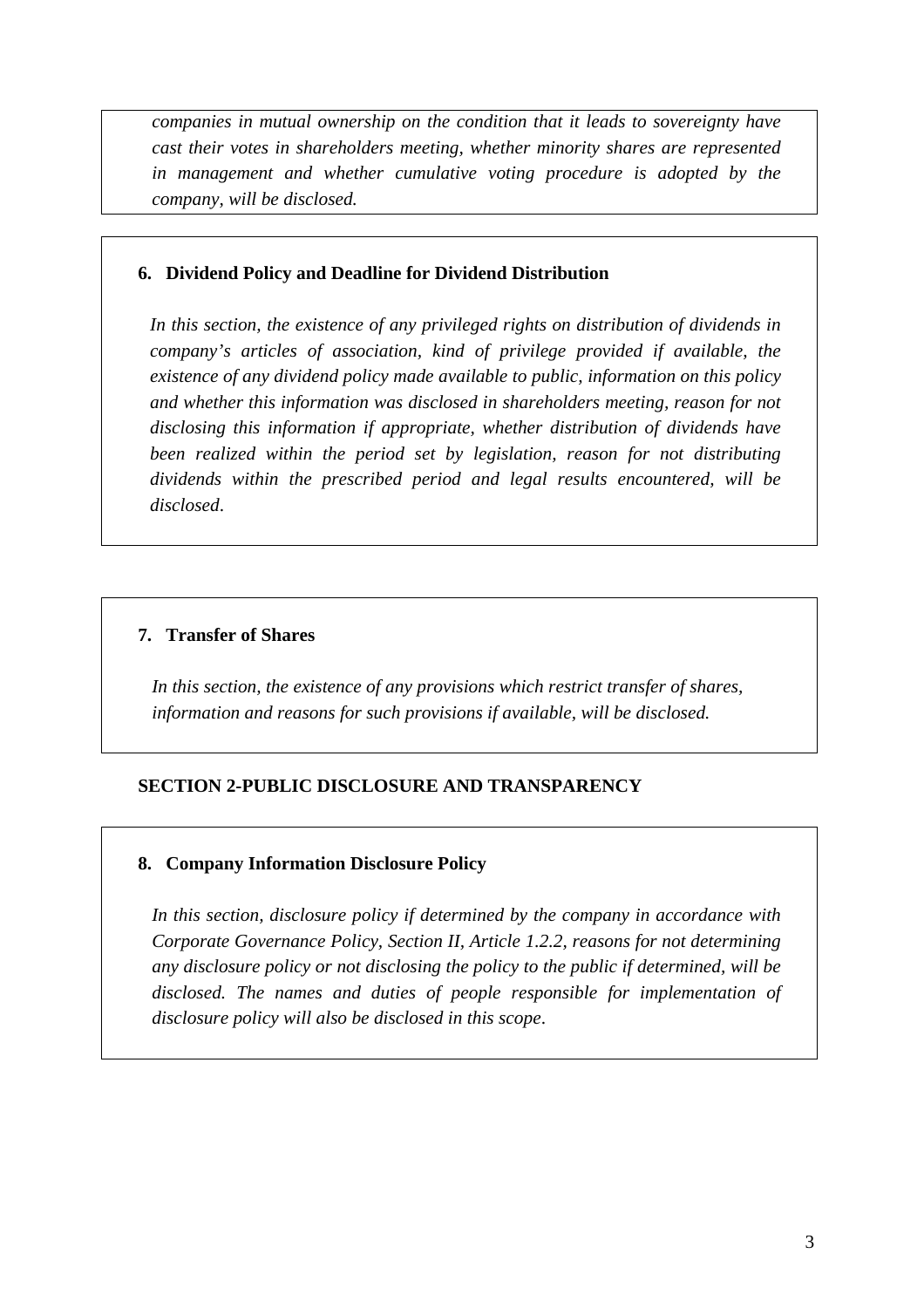#### **9. Disclosure of Material Events**

*In this section, number of disclosures on material events according to CMB regulations during the accounting period, the information on how many additional disclosure statements have been requested from CMB and ISE regarding disclosure of material events, number of disclosures on material events in foreign stock exchanges if the company's shares are dual listed and whether these material events have been disclosed in home country, reasons for not disclosing material events timely, furthermore the sanctions imposed by CMB for not disclosing material events on time, will be disclosed.* 

#### **10. The Company's Website and Its Contents**

*In this section, whether there is a website of the company, the company's web address, whether information mentioned in CMB Corporate Governance Principles Section II, Article 1.11 .5 are provided in the company's website, reasons for not having a website or not providing the information mentioned in Article 1.11.5 if a website exists, will be disclosed.* 

# **11. Disclosure of the Company's Ultimate Controlling Individual Shareholder / Shareholders (Beneficial Ownership)**

*In this section, whether the information about the company's ultimate controlling individual shareholder/shareholders determined after eliminating the effects of indirect and mutual ownership are disclosed to the public or not, reasons for not disclosing such information will be disclosed.* 

#### **12. Disclosure On Insiders**

*In this section, whether the list of individuals who can be classified as an insider are disclosed to the public or not, the list of insiders even if it has been disclosed before and reasons for not disclosing the list, will be disclosed.*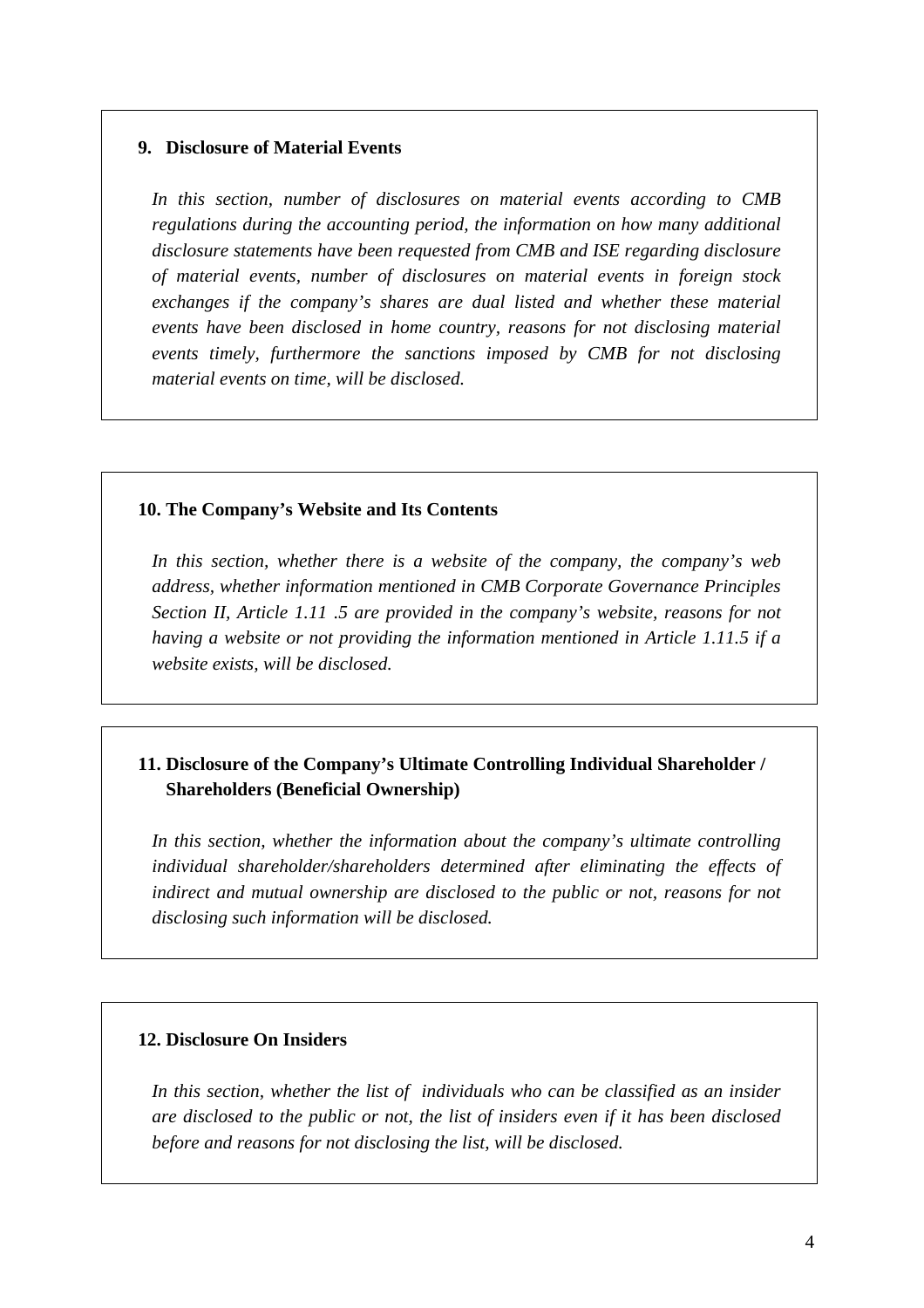#### **13. Informing Stakeholders**

*In this section, whether stakeholders of the company have been informed about issues related to themselves, ways they have been informed (participation to the assembly etc.), and explanations on reasons if they have been not informed, will be disclosed.* 

#### **14. Participation of the Stakeholders in the Management**

In this section, explanations on the kind of actions taken for the participation of *Stakeholders' in management, whether a model has been established regarding participation of Stakeholders' in management and the kind of participation that has taken place if such a model has been established, will be disclosed.* 

#### **15. Human Resources Policy**

*In this section, explanations about whether the company has established a policy on human resources, main principles if the company has established a policy, the reasons if the company hasn't established a policy; whether a representative has been assigned to manage the relationships with the employees, name, duties and authorization of the representative assigned, reasons if a representative has not been assigned; whether there are any complaints from employees especially on discrimination, what has been done to solve complaints if there has been any, will be disclosed.* 

#### **16. Information on Relations with the Clients and Suppliers**

*In this section, explanations on marketing and sales of goods and services, and*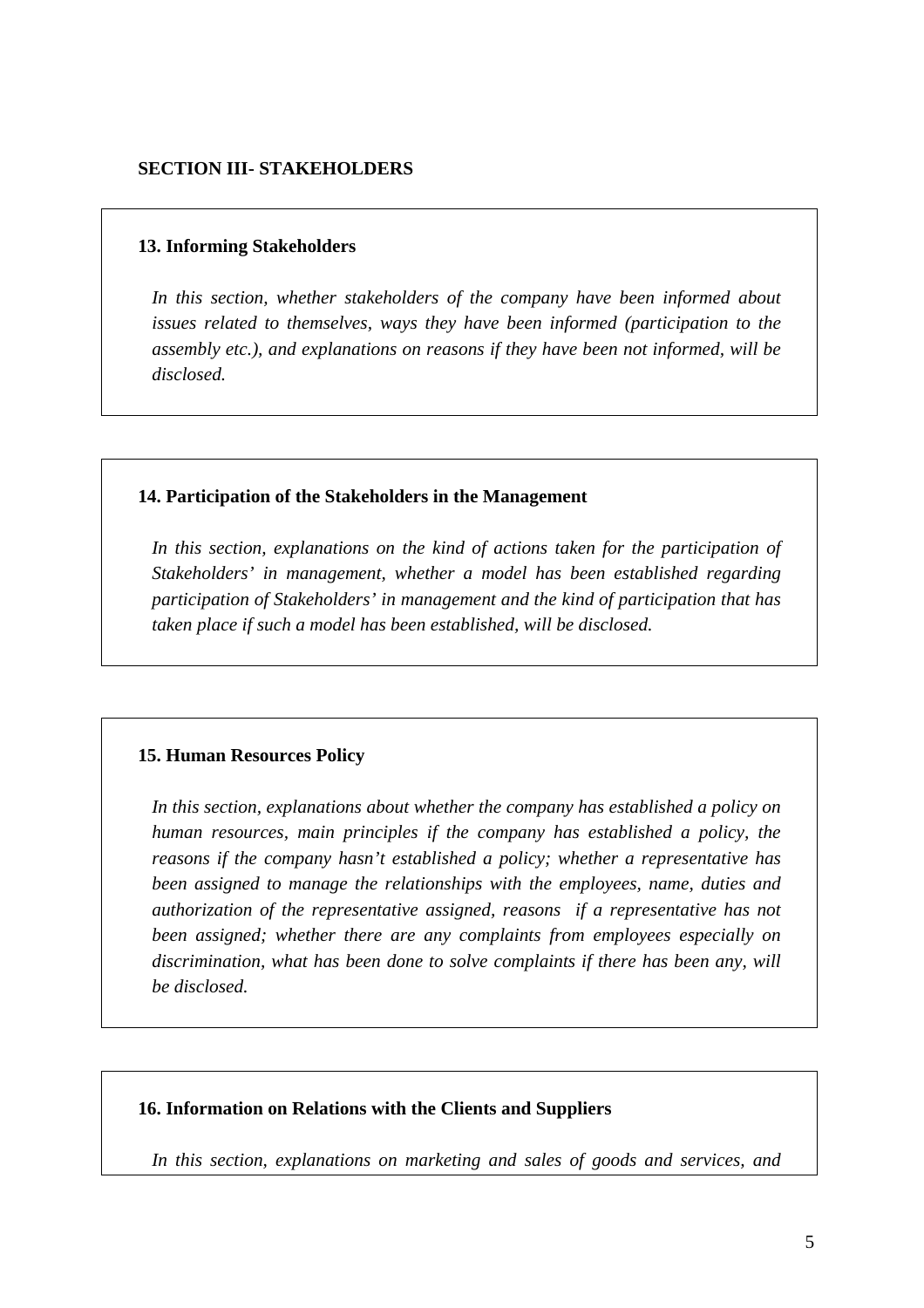*what has been done in order to maintain customers' satisfaction will be disclosed.* 

### **17. Social Responsibility**

*In this section, information on activities concerning the environment, region and the public (supported/pioneered social trainings, social studies towards the people in the region etc.) will be disclosed. Also information on law suits against the company regarding damages given to the environment, information on their results and whether there are any environmental effect evaluation reports on activities, will be disclosed.* 

## **SECTION IV-BOARD OF DIRECTORS**

# **18. The Structure and Composition of Board of Directors and Independent Members**

*In this section, names of board members and chairman (general director if not available) sorted by whether they are executive, non-executive and independent will be disclosed. If the board chairman and executive chairman/general director are the same person and/or more than half of the board members have executive duties, reasons for these matters will be disclosed. Likewise in case there are no independent members in the board or independent members are less than two or one third of number of members in the board, reasons for these matters will also be disclosed. Furthermore in this section, independency statement of independent members and the actions taken in case a situation arises which jeopardizes independency of members in any way in the related period, will be disclosed. Whether duties carried out by board members out of the company have been regulated by rules and/or restricted in way and if there is no restriction reasons for it will also be disclosed in this section.* 

## **19. Qualifications of Board Members**

*Whether minimum qualifications required for the election of board members of the*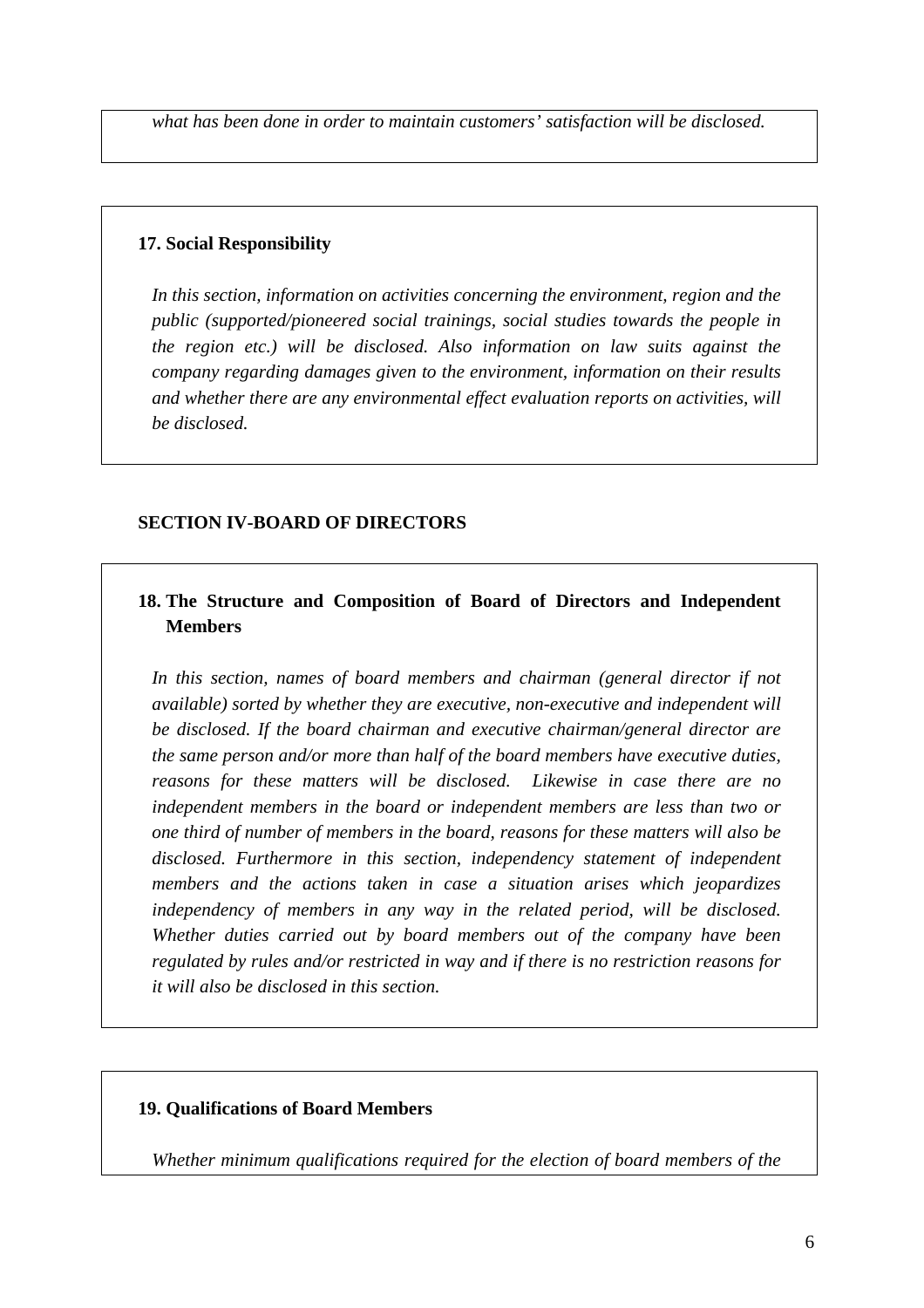*company coincide with the qualifications stated in CMB Corporate Governance Principles Section IV, Articles 3.1.1, 3.1.2 and 3.1.5. and whether principles for this have been regulated in the articles of association, whether any training and adaptation program have been applied for board members who do not have qualifications mentioned, subjects included in the adaptation program, studies of corporate governance committee on this subject and reasons for not complying with this principle, will be disclosed.* 

## **20. The Mission, Vision and Strategic Goals of the Company**

*In this section, it will be disclosed whether board of directors has determined and disclosed the mission/vision of the company, what the mission/vision is if it has been determined, whether the board has approved strategic goals set by managers, information on formation, approval and implementation process of strategic goals, rate of the board in meeting the goals of the company, whether board of directors has reviewed past performance and activities, the frequency of reviews and kind of method that has been followed, reasons for not complying with this principle.* 

## **21. Internal Control and Risk Management Mechanism**

*Whether an internal control and risk management mechanism has been established by the board; information on the operation and the efficiency of the system if it has been established; reasons for not establishing the system, will be disclosed.* 

# **22. Authority and Responsibilities of the Members of the Board Directors and Executives**

*In this section, whether the authorities and responsibilities of board members and company executives have been explicitly regulated in the articles of association and if not reasons for not doing so will be disclosed.*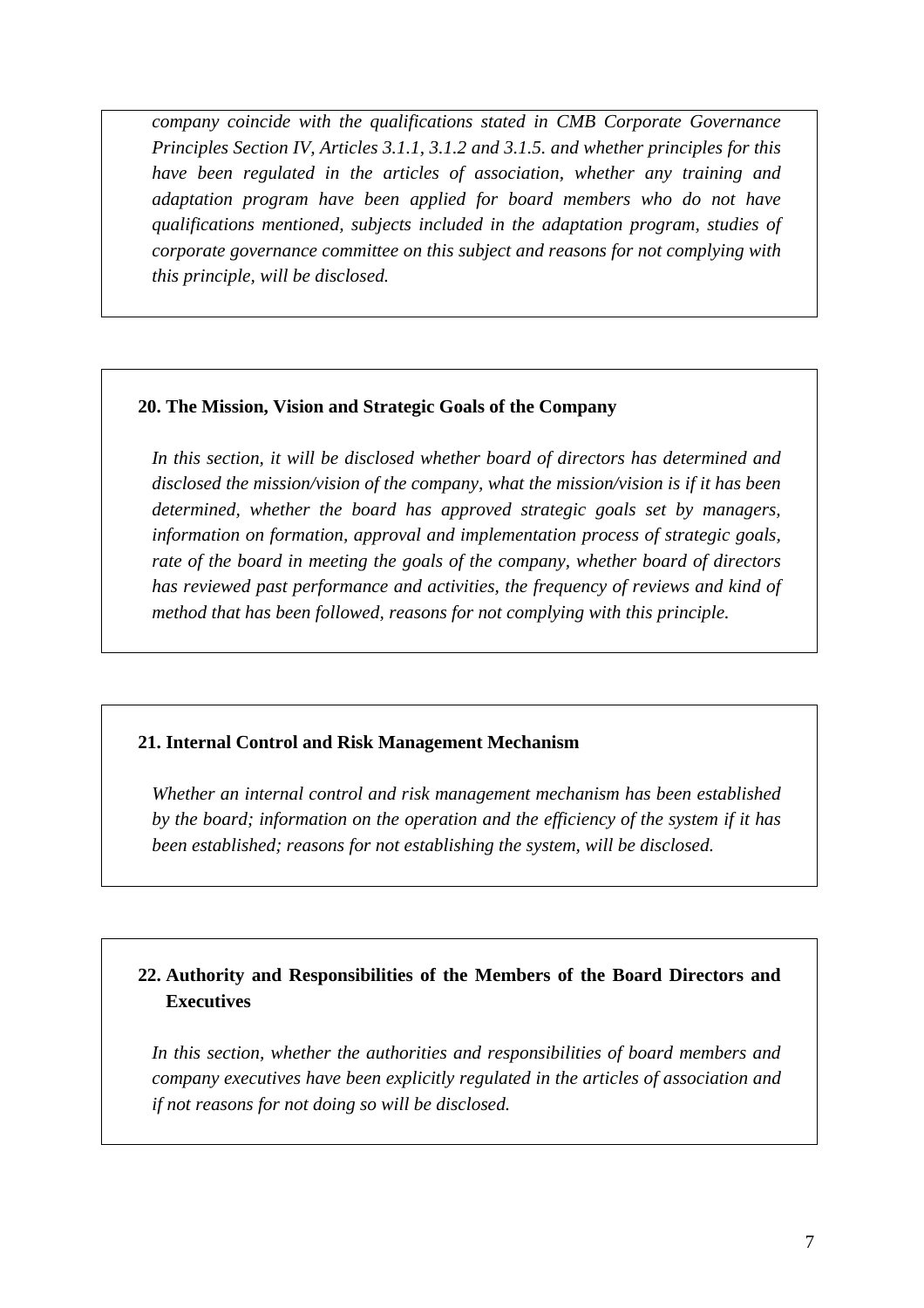#### **23. Principles of Activity of the Board of Directors**

*In this section, method followed to determine the agenda of board meetings; number of meetings held in the related period; methods and procedures for calling and attending tje meetings; whether a secretariat has been formed to inform the members and to facilitate communication; whether reasonable and detailed grounds for dissenting opinions discussed in the meeting have been written to the minutes of the meeting, and legal company auditors have been informed in writing; whether grounds of dissenting opinions on issues which independent board members have brought different views have been disclosed to public; whether attendance to meetings in person have been obtained on subjects which are stated in Section IV, Article 2.17.4 of CMB Corporate Governance Principles; whether questions of a member in the meeting has been recorded in the minutes of the meeting; whether the members have been granted with weighted voting rights and/or negative veto rights; and reasons if above mentioned principles have not been applied, will be disclosed.* 

# **24. Prohibition of Carrying Out Transactions with the Company and Prohibition of Competing with the Company**

*In this section, whether the prohibition of carrying out transactions with the company and prohibition of competing with the company have been implemented, reasons of members who carry out transactions with the company and to compete with the company if available and possible conflicts of interest which may stem out from it, will be disclosed*.

#### **25. Ethical Rules**

*In this section, whether ethical rules for the company and the employees have been established by the board of directors; reasons for not establishing the rules and whether ethical rules have been disclosed to employees and to the public within disclosure policies will be disclosed.*